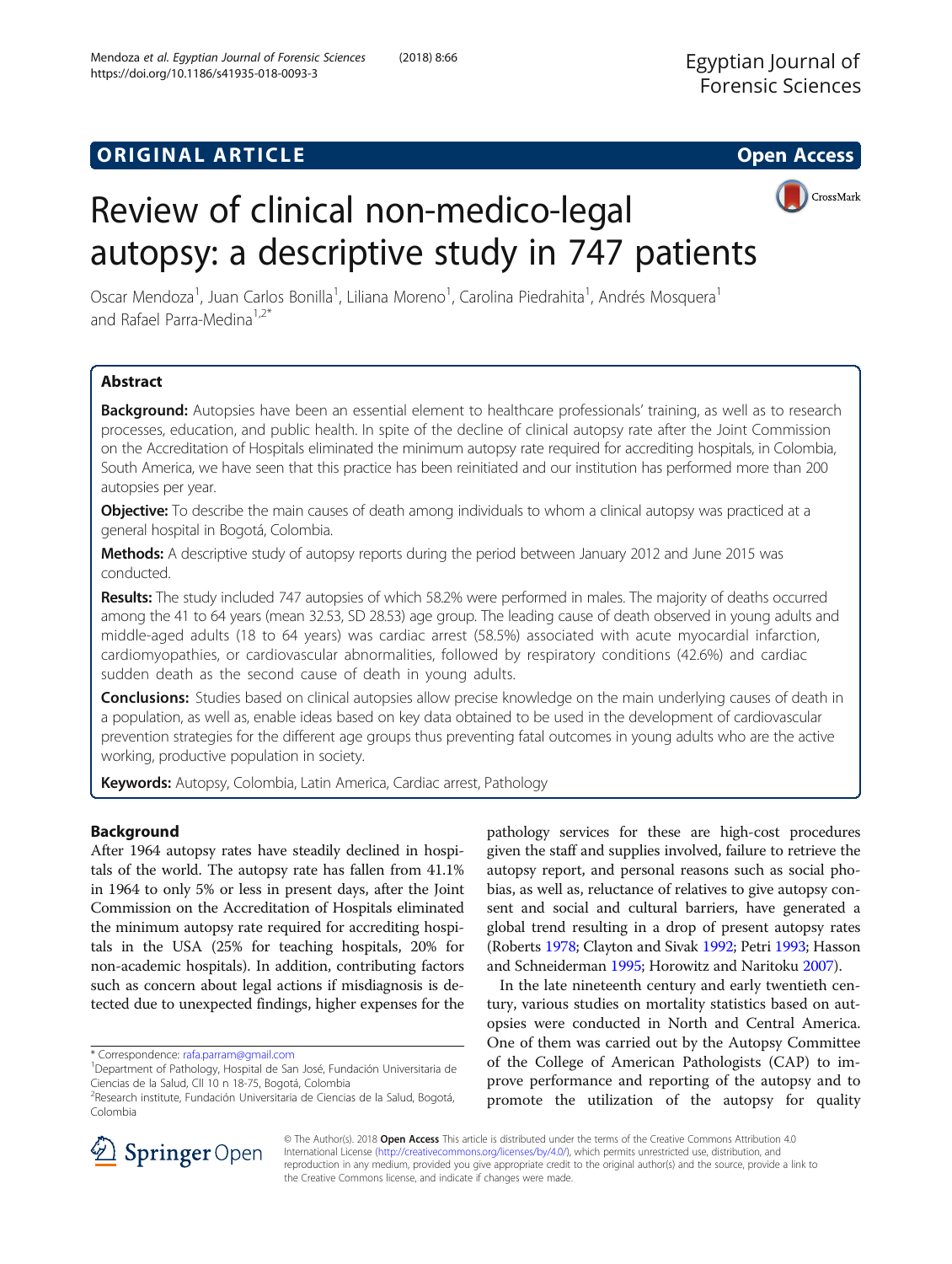improvement, research, education, and public health (Autopsy Committee of the College of American Pathologists [2001](#page-5-0)). In Colombia, South America, some studies describing the demographic features of clinical autopsies and underlying major causes of death were conducted in central area between 1966 and 1991, and in the north-east on 2010, among other (Diaz-Perez and Melo-Uribe [2010;](#page-5-0) Bernal [2013\)](#page-5-0).

Clinical autopsy practice is starting to re-emerge in our institution where the present study was carried out, Hospital de San José in Bogotá, Colombia, with more than 200 autopsies per year practiced during the last three years. However, in spite of conducting innovative studies on research and report very interesting cases (Mendoza et al. [2009;](#page-5-0) Sanchez et al. [2015;](#page-6-0) Moreno et al. [2016](#page-5-0); Chaves et al. [2017](#page-5-0); Parra-Medina et al. [2018\)](#page-6-0) no complete statistical analysis of the practice of autopsies is yet available. Thus, the present study is aimed to describe the leading reasons of death in patients in whom a clinical autopsy was performed.

# Materials and methods

This was a descriptive cross-sectional autopsy-based study which complied with Colombian regulations, conducted in patients who died for non-violent reasons in a high complexity hospital in the city of Bogotá, Colombia, during the period between January 2012 and June 2015. The relatives' autopsy consent was obtained as a routine procedure.

Five expert researchers on the study of autopsies, collected, extracted, and verified the data obtained from clinical autopsy reports completed by the pathology group. For analysis purposes, patients were distributed in the following age groups, fetal obitus (at 20 to 37 weeks of gestation) neonate (from newborn to one month old), infant (1 month to 1 year old), toddler (1 year to 2 years old) young child (aged 2–6 years), child (aged 6–13 years), adolescent (aged 14–17 years), young adult (aged 18– 40 years), middle adulthood (aged 41–64 years), and old age (aged 65 years or older). The cases in which a major diagnosis was not provided in the autopsy report were excluded.

The information was classified and tabulated by analyzing the following variables in terms of age, sex, clinical antecedents, environmental circumstances regarding to the moment of death (defined as the circumstances surrounding a person's death), start time of symptoms and progression, main diagnosis, and secondary diagnosis and origin of the autopsy request (within or outside the institution). An audit of the database was then performed by selecting a representative sample to verify the accuracy of information.

Sudden cardiovascular death was classified as the primary diagnosis in the context of patients who were clinically healthy and presented sudden onset of symptoms less than an hour before their death, and when confirmation of heart disease was achieved by the histopathological study. This decision was discussed by the research group with the objective of achieving a consensus based on data found in the literature (Thiene [2014](#page-6-0)).

In order to facilitate the analysis of the pathologies that led to the death of the patients, it was decided to group them in a general manner into twelve groups with similar physiopathological mechanisms, because the list of diseases was very extensive and, in some cases, detailed. As an example, it is explained that all acute myocardial infarctions, regardless of the occluded coronary artery, anginal ischemic events, chronic ischemic cardiomyopathy, ruptures of aortic aneurysms, aortic dissections, rupture of the cardiac wall secondary to infarction, and other similar ones were grouped in the "cardiovascular" etiology, being clear that at the time of the autopsy, there were not enough clinical arguments to determine the cause of the deaths, since many of them had sudden death, reason that caused the treating doctors to refuse to fill out the official death certificate and the bodies were sent to the hospital for the clinical autopsy because they did not know the pathophysiological origin of the death.

#### Statistical analysis

A descriptive analysis was conducted calculating the relative frequencies, absolute frequencies, and central trend measures. The STATA13® program was used for the statistical analysis conducted by the FUCS research group.

## Results

A total of 763 clinical autopsies were analyzed, of which 16 were excluded for not providing a diagnosis on the report. Of the 747 autopsies included in the analysis, we observed that most of the autopsies corresponding to 316 (42%) were performed in year 2014, showing a significant increase of 70% as compared with year 2013. Of the total number, 435 (58.2%) were men, 307 (41.1%) women, and 5 (0.67%) were fetus obits (Table [1](#page-2-0)).

The personal medical past history according to age recorded in the autopsy protocols evidenced that 397 reports had no data recorded (53.14%). For the fetus obits, newborns, and infants/toddlers groups, the main antecedents found were the mother-child past medical history, in 38.25%, 36.53%, and 10% respectively. In the young adults group, the antecedents identified were cardiovascular conditions such as hypertension, diabetes mellitus and smoking present in 7%. And in the 41 years or older age group, arterial hypertension in 49 (13.3%) subjects were the major antecedent, followed by smoking in 19 (5.16%) cases and diabetes mellitus in 7 (1.9%).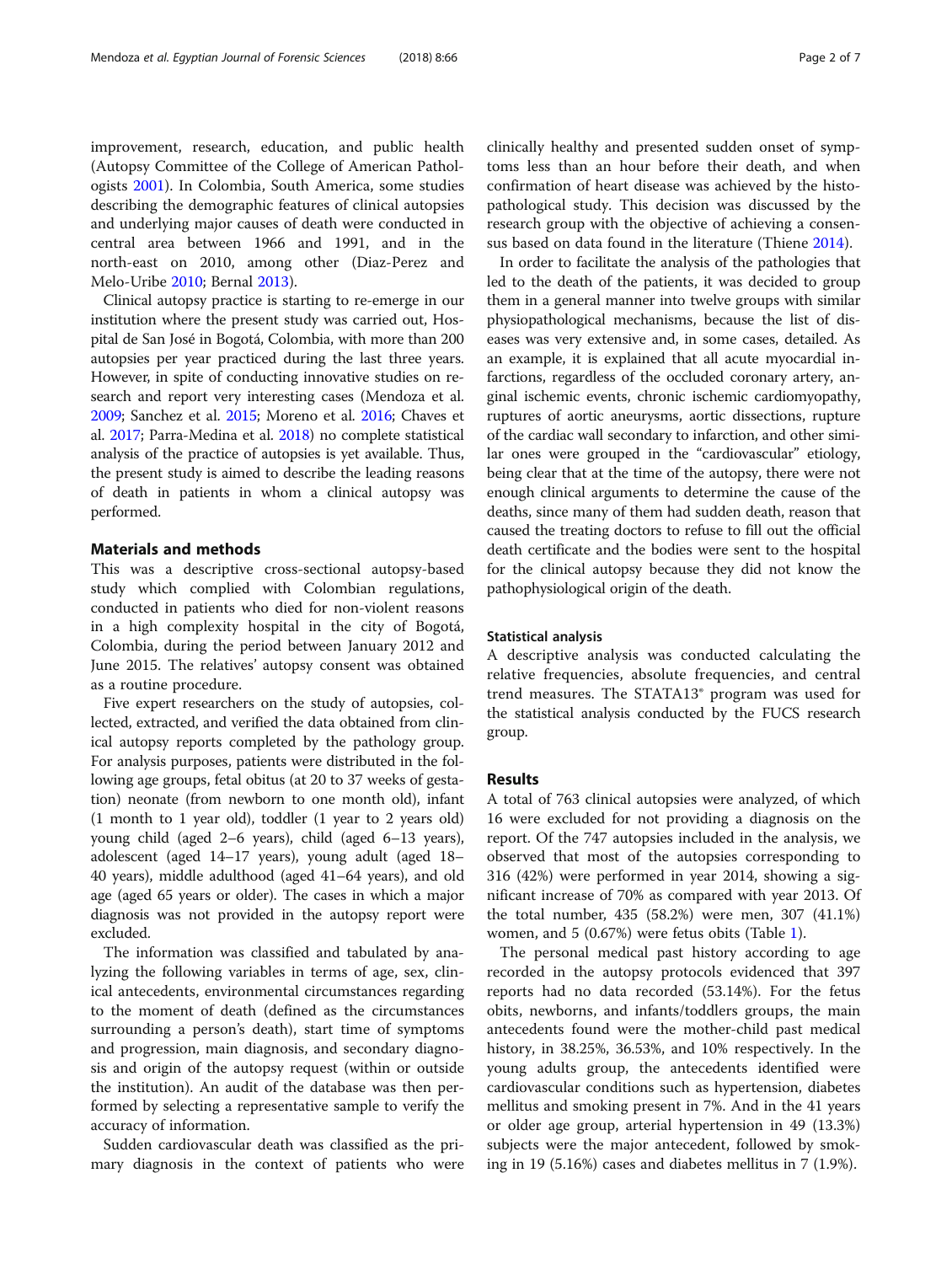<span id="page-2-0"></span>Table 1 Demographic characteristics of study population

|                   | 2012           | 2013 | 2014 | 2015           | Total% | Ν   |
|-------------------|----------------|------|------|----------------|--------|-----|
| Sex               |                |      |      |                |        |     |
| Male              | 53             | 114  | 190  | 78             | 58.23% | 435 |
| Female            | 38             | 83   | 126  | 60             | 41.10% | 307 |
| Indeterminate     | $\mathfrak{D}$ | 1    | 0    | $\mathfrak{D}$ | 0.67%  | 5   |
| Age               |                |      |      |                |        |     |
| Fetus obit        | 30             | 36   | 65   | 18             | 19.95  | 149 |
| $<$ 1 month       | $\mathfrak{D}$ | 20   | 21   | 9              | 6.96   | 52  |
| $1-12$ months     | $\mathfrak{D}$ | 5    | 17   | $\mathfrak{D}$ | 3.48   | 26  |
| $1-2$ years       | $\Omega$       | 3    | 2    | $\Omega$       | 0.67   | 5   |
| 3-17 years        | 5              | 6    | 15   | 5              | 4.15   | 31  |
| 18-40 years       | 10             | 27   | 39   | 24             | 13.39  | 100 |
| $41-64$ years     | 28             | 72   | 93   | 50             | 32.53  | 243 |
| $>65$ years       | 13             | 29   | 54   | 29             | 16.73  | 125 |
| No data available | 3              | 1    | 10   | 3              | 2.28   | 17  |
| Place of death    |                |      |      |                |        |     |
| Hospital          | 49             | 63   | 145  | 76             | 44.58  | 333 |
| Non hospital      | 21             | 36   | 87   | 35             | 24.10  | 180 |
| No data available | 22             | 99   | 83   | 29             | 31.33  | 234 |

The data on the symptoms experienced before death, absence of fetal movements was the primary symptom described (19.46%) in the obits group; dyspnea and other respiratory symptoms in newborns and infants/toddlers (55.76% and 56.66% respectively); in children, adolescents, and young adults, headache and other neurologic symptoms (6.8%) and in subjects 40 years or older symptoms were headache (17.39%), followed by dyspnea and other respiratory symptoms (16.03%); 149 (19.94%) cases did not have any recorded data.

In patients 18 years or older, 167 cases described death within less than 1 h from the onset of symptoms, in the fetus obits group the majority presented symptoms one hour to 24 h before death in 34 cases (22.81%); in infants, symptom onset before death of more than 24 h was observed in 9 cases (30%); and 10 cases (32.25%) of the 2 to 17 years age group described death less than 1 h from the start time of symptoms; there was no information available in 324 (43.3%) cases (Fig. 1).

Regarding the main cause of death in each age group, our findings evidenced that in the fetus obits group, congenital anomalies accounted for the leading cause of death in 54 cases, followed by placental diseases, in utero pneumonia and other respiratory alterations (18 and 6 cases respectively); neonates presented 20 cases of pneumonia and other respiratory disorders as the main cause of death and secondly prematurity in 12 cases; in 22 cases in infants the primary diagnosis was the same as in the neonates group; pneumonia and associated respiratory disease was the predominant diagnosis evidenced in 10 cases of the 2 to 17 years group followed by sudden death in 9 cases, and cerebrovascular events in 5 cases as the third cause of death.

Cardiac arrest was the leading cause of death in the young adult (18–40 years) group accounting for 26 cases, associated with acute myocardial infarction in 12 cases and with cardiomyopathies and cardiovascular abnormalities in 14 cases. Pneumonia and associated respiratory illnesses was the second cause of death (22 cases) and cerebrovascular events were the third cause of death (10 cases). In patients aged 41 to 64 years and 65 years and older, the main cause of death was cardiovascular disease in 136 and 64 cases, respectively, mainly associated with acute myocardial infarction (38%), followed by pneumonia in the middle-aged adult group (30 cases) (Table [2](#page-3-0)).

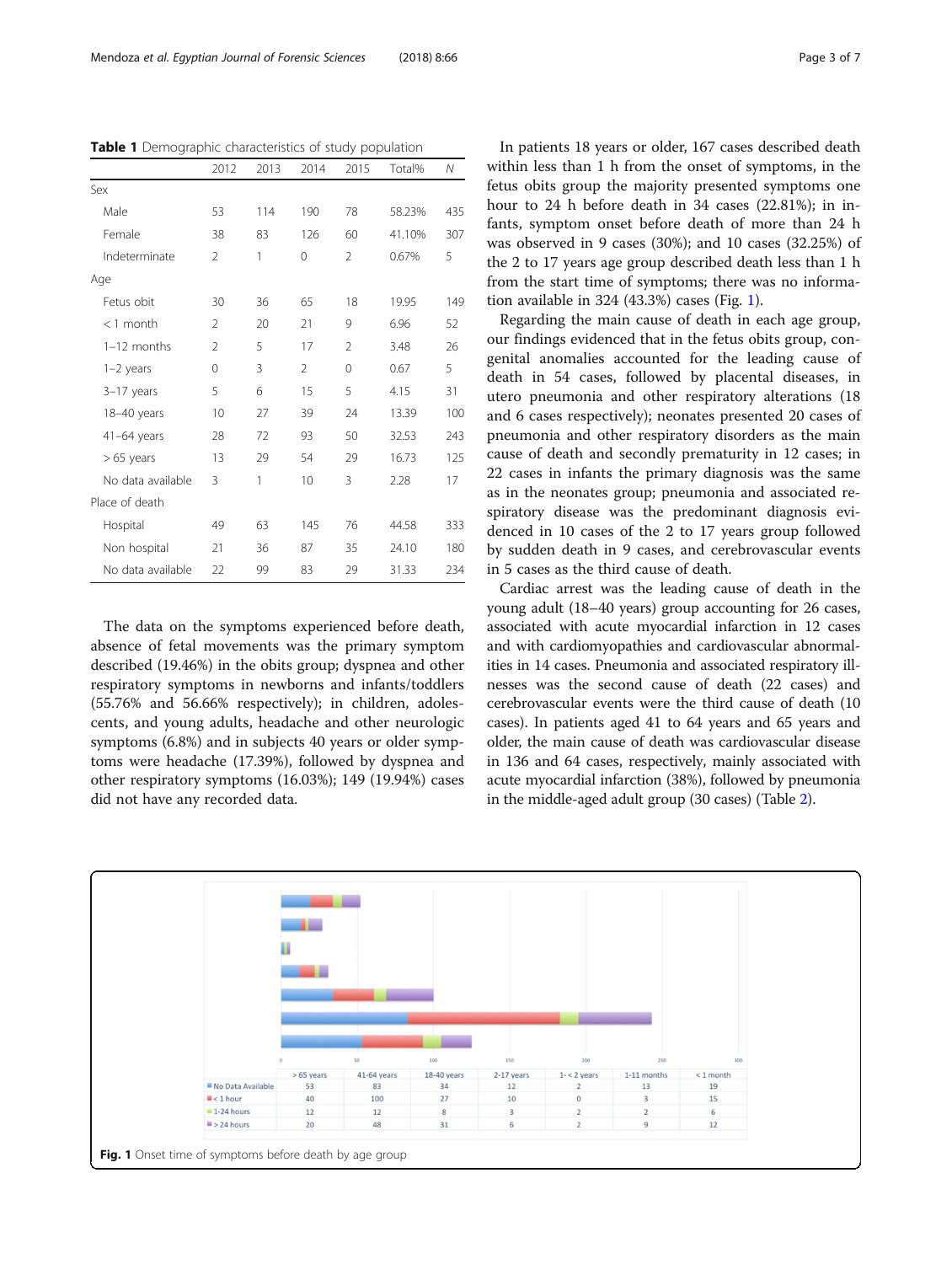<span id="page-3-0"></span>Table 2 Main anatomical pathology diagnoses by age group

| Diagnosis                                                                                                                             | <b>No</b><br>data | Obit<br>fetus  | $<$ 1<br>months | $1 - 12$<br>months | $1 - 2$<br>years |                | $2-17$ years 18-40 years | $41-64$ years  | $>65$ years    | Total (%)   |
|---------------------------------------------------------------------------------------------------------------------------------------|-------------------|----------------|-----------------|--------------------|------------------|----------------|--------------------------|----------------|----------------|-------------|
| Acute myocardial infarction                                                                                                           | $3(1)^{*}$        | $\mathbf{0}$   | $\circ$         | $\Omega$           | $\mathbf{0}$     | $\overline{0}$ | $12(8)$ *                | $92(56)^*$     | 48 (22)*       | 155 (20.74) |
| Other entities (bronchoaspiration,<br>sepsis secondary to urinary infections,<br>gastrointestinal infections, and rare<br>conditions) | 2                 | 66             | 5               | $\overline{2}$     | $\mathbf{0}$     | 5              | 17                       | 14             | 15             | 126 (16.86) |
| Bacterial pneumonia and<br>associated respiratory illnesses                                                                           | 3                 | 6              | 21              | 18                 | $\overline{4}$   | 10             | 22                       | 30             | 11             | 122 (16.33) |
| Deaths related with other<br>cardiovascular diseases (aortic<br>dissection, aortic aneurism)                                          | $2(1)^{*}$        | $\mathbf{0}$   | 2               | $\mathbf{1}$       | 0                | 5              | $14(3)$ *                | 44 $(31)^*$    | $16(8)$ *      | 84 (11.24)  |
| Deaths related with congenital<br>malformations                                                                                       | 5                 | 54             | 11              | $\mathbf{0}$       | $\mathbf{0}$     | $\overline{2}$ | 0                        | $\mathbf{0}$   | $\mathbf{0}$   | 72 (9.63)   |
| Pulmonary thromboembolism                                                                                                             | $\Omega$          | $\mathbf{0}$   | $\mathbf{0}$    | $\Omega$           | $\mathbf{0}$     | $\mathbf{0}$   | 13                       | 30             | 14             | 57 (7.63)   |
| Deaths related with cerebral<br>disorders (stroke, epilepsy,<br>meningitis)                                                           | $\mathbf 0$       | $\overline{2}$ | 2               | $\mathbf{1}$       | $\mathbf 0$      | 8              | 13                       | 17             | 7              | 53 (7.09)   |
| Deaths related with respiratory<br>infections non bacterial                                                                           | 0                 | $\mathbf 0$    | 1               |                    | $\mathbf 0$      | $\mathbf{1}$   | 5                        | 9              | $\overline{7}$ | 24 (3.21)   |
| Deaths related with placental<br>abnormalities                                                                                        | 1                 | 18             | $\mathbf{0}$    | $\Omega$           | $\Omega$         | $\Omega$       | $\Omega$                 | $\mathbf{0}$   | $\mathbf{0}$   | 19 (2.54)   |
| Deaths related with prematurity                                                                                                       | 1                 | 3              | 12              |                    | $\mathbf{0}$     | $\mathbf 0$    | $\Omega$                 | $\mathbf{0}$   | $\mathbf{1}$   | 18 (2.40)   |
| Deaths related with neoplasias                                                                                                        | 0                 | $\overline{0}$ | $\circ$         | $\mathbf{0}$       | $\mathbf{0}$     | $\mathbf 0$    | 3                        | $\overline{7}$ | 6              | 16(2.14)    |
| Deaths related with metabolic<br>disorders                                                                                            | $\mathbf 0$       | $\mathbf 0$    | $\mathbf{0}$    | $\mathbf 0$        | $\mathbf 0$      | $\mathbf 0$    |                          | $\mathbf 0$    | $\mathbf{0}$   | 1(0.13)     |
| Total                                                                                                                                 | 17                | 149            | 54              | 24                 | 4                | 31             | 100                      | 243            | 125            | 747         |

\*In brackets sudden cardiovascular death cases

Cardiovascular disease was the most common cause of death in patients older than 18 years of age. Sudden cardiovascular death accounted for 133 (54.4%) cases, secondary to acute myocardial infarction (56.2%) or cardiomyopathies, and cardiovascular abnormalities such as aortic dissection or aortic aneurism (51.2%) (Table 2).

In relation to the environmental circumstances regarding the moment of death, 139 cases (18.61%) did not evidence information on the circumstances surrounding the person's death, 282 cases (37.75%) were hospitalized patients (excluding fetal obits and voluntary termination of pregnancy), 211 (25.25%) individuals were involved in daily routines at the moment of death, and only 3 (0.40%) subjects were engaged in physical activity (Fig. [2\)](#page-4-0).

# **Discussion**

This study analyzed the results of 747 autopsies practiced over a 3.5-year period at Hospital de San José in Bogotá, Colombia, observing an increase in the practice of this procedure and a greater number of cases to be analyzed, compared with other studies. The findings of the post-mortem diagnoses agree with data reported in other international studies, such as the study published in Cuba that included 5805 autopsies, evidencing important data such as the direct cause of death and comorbidities. The two leading causes of death, listed according to frequency, were bronchopneumonia and acute myocardial infarction; however, it must be considered these patients were 60 years or older (Martínez Rodríguez et al. [2012](#page-5-0)). In contrast with our study in which the first cause was cardiovascular disease followed by respiratory conditions. Another retrospective study conducted in SC, United States of America in which 13,227 autopsy cases in patients aged 18 years or older were compiled, half of the cases of death were non-violent, and the main post-mortem diagnosis was acute myocardial infarction regardless of age group. However, it differs from our study on other major causes of death such as acquired immune deficiency syndrome (AIDS), infections and neoplasia (Christiansen and Collins [2007](#page-5-0)).

The present study as compared with other studies made in Colombia, represents one of the biggest studies conducted during the last decade given the number of autopsies it comprises over said period of time. Pointing out a study performed at the central area, where 160 cases were recorded during 25 years, between 1966 and 1991 stressing the value of autopsy for medical training, confirming clinical diagnosis and assessing the effects of treatment given (Bernal [2013\)](#page-5-0). On the other hand, a study was carried out in the north-east in 2010, which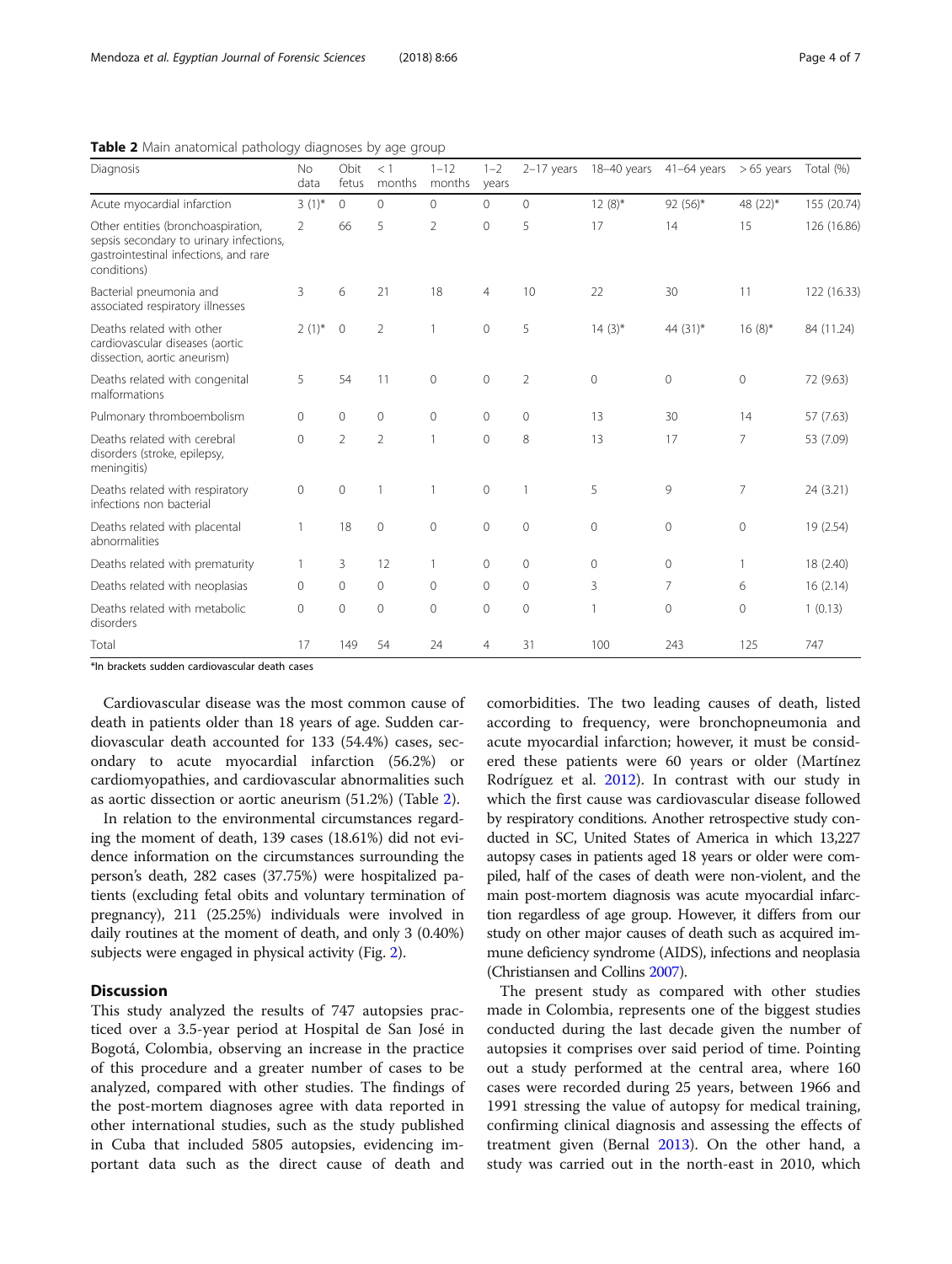<span id="page-4-0"></span>

reports on 494 autopsies over a 4-year period through an analytical study of multiple diagnostic evaluations, correlating the pre-mortem clinical diagnosis and the pathological diagnosis (Diaz-Perez and Melo-Uribe [2010](#page-5-0)). Moreover, these two studies found that infectious diseases such as community-acquired pneumonia and tuberculosis are and continue to be the main causes of death in our country. These findings are similar to the results we obtained in the present study.

The most prevalent findings in fetus obits were congenital malformations, as well as, voluntary interruption of pregnancy, followed by placental abnormalities, predominantly chorioamnionitis, which are similar to those obtained by the Gynecology and Obstetrics Department of the University of Utah, where fetal death is emphasized as an important but barely studied problem which currently represents nearly 50% of overall perinatal deaths (Silver [2007\)](#page-6-0). It is worth noting that the placenta was not available for pathology assessment in some cases of our study; therefore, it is most likely that if it had been available the incidence of placental pathologies would increase as a cause of fetal death. Thus, we consider it indispensable to be able to assess the fetus as well as the placenta in the total number of post-mortem studies undertaken in this age group.

Respiratory infections with onset of unspecific respiratory symptoms in the days before death are evidently the most common cause of mortality in newborns and toddlers, and as some are associated with prematurity which increases the adverse outcome risks and favors a high prevalence of serious morbidity and mortality, this contributes to the escalating costs of health care in our country. As an adequate control has not yet been achieved and they still represent a great effort for health institutions for addressing these problems, adequate improvement of nutrition, development of education strategies, access to robust health prevention programs, and community work among other is required.

The leading diagnosis identified in our study among the infants/toddlers to young adult age group was respiratory illness. It is worth noting that the central area and north-east studies performed in Colombia also identified respiratory illness as the leading cause of death, in spite, promotion and prevention programs were established; these mortality values continue to be notoriously alarming in Colombia (Diaz-Perez and Melo-Uribe [2010;](#page-5-0) Bernal [2013](#page-5-0)).

Interestingly, 26 patients in the young adult age group (18 to 40 years) died due to cardiovascular disease. 42.3% presented sudden cardiac death, constituting the first cause of death in this population (Table [2](#page-3-0)); this is an important finding given the incidence of cardiac deaths in this age group reported in the global literature is 1 per 100,000 persons/year and increases in people older than 30 years, with a second maximum peak in subjects aged between 45 and 75 years (Morentin and Audicana [2011](#page-6-0); Farioli et al. [2015](#page-5-0); Mesrati et al. [2017](#page-5-0)) associated with risk factors, such as cardiovascular disease, arterial hypertension, diabetes mellitus, and smoking.

The latter becomes additionally relevant if the National Statistics Department of Colombia (DANE) (Colombian Department of Statistics) analysis is reckoned, for it estimates that by 2020 the base of the population structure in the capital of the country (Bogotá) will decline due to low birth rates. This may be influenced by the fact that in the past years, young adults died predominantly because of violent causes. As our results indicate that cardiac sudden death is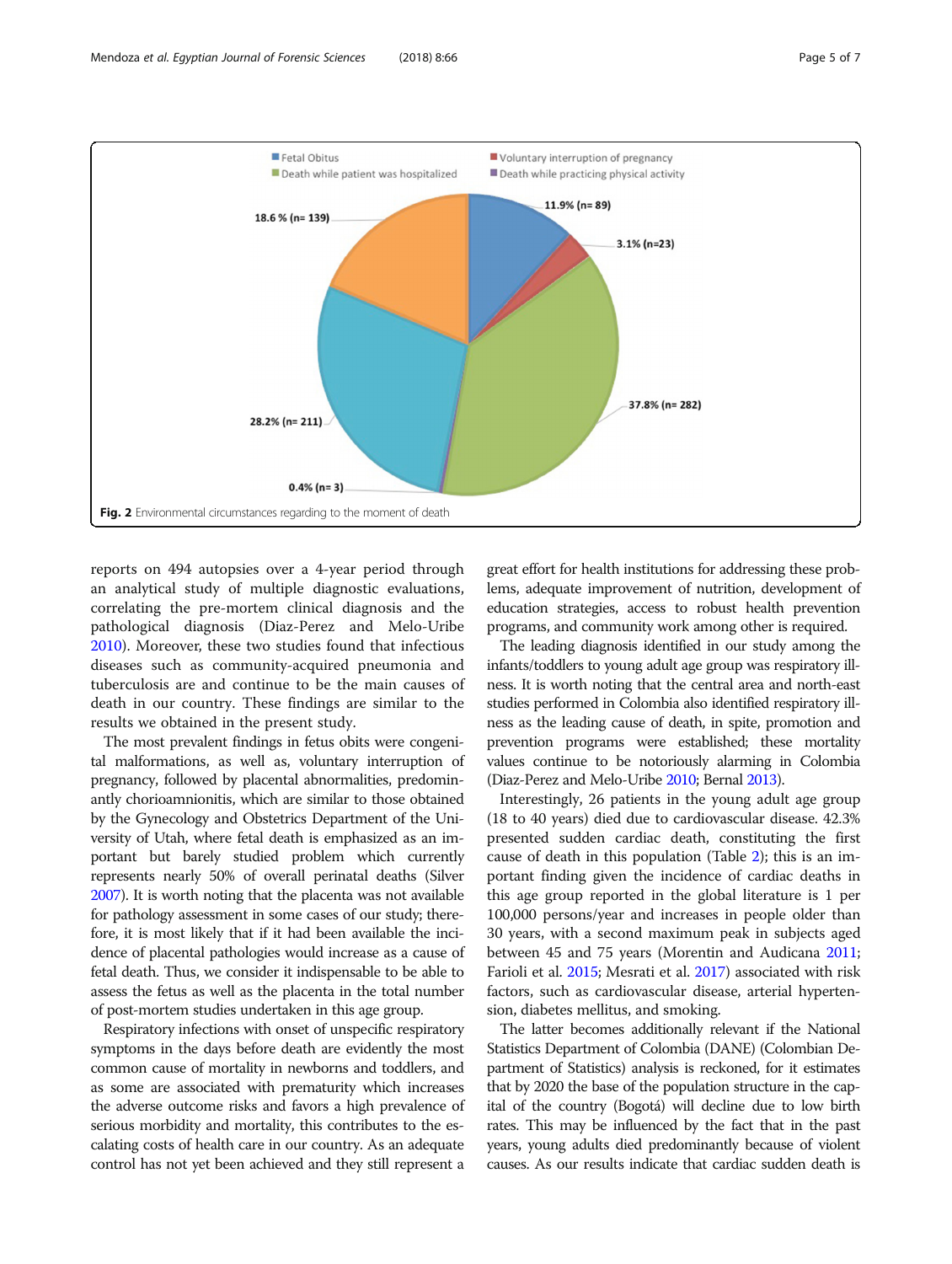<span id="page-5-0"></span>common in young adults and unless active promotion and prevention strategies are taken, the number of cases will progressively increase considering these individuals constitute the active workforce that establishes an opportunity environment and it may be likely that this phenomenon would affect the economic productivity of society.

Given that our research group found that sudden death is the main autopsy diagnosis in subjects 40 years and older, we recommend not only the development of effective cardiovascular diseases prevention strategies but also to stress the importance of creating heart disease awareness among people for a great number of patients in our study presented sudden onset of clinical symptoms, less than an hour before their death while in their daily activities, and did not receive medical care. Likewise, we consider it critical to count with the availability of equipment and trained personnel on basic life support skills, who may serve as first responders in high-traffic public areas, in order to reduce the mortality rate related to heart disease, as stated by the American Heart Association Guidelines for Cardiopulmonary Resuscitation which demonstrated evidence-based positive impact and benefits among patients (Olasveengen et al. [2017\)](#page-6-0).

# Conclusions

Clinical autopsy is an important tool in healthcare institutions for providing a post-mortem diagnosis, confirming the clinical diagnosis, assessing the effects of the treatment given, its usefulness to obtain important demographic data within the communities, and for enhancing medical training and research.

Sudden death is the main cause of death in patients aged more than 18 years; this leads us to recommend creating not only effective cardiovascular disease prevention strategies, but also developing heart disease awareness among people.

We consider it critical to count with the availability of equipment and trained personnel on basic life support skills in high-traffic public areas, in order to reduce the mortality rate related to heart disease, as stated in the American Heart Association Guidelines for Cardiopulmonary Resuscitation which demonstrated evidence-based positive impact and benefits among patients (Olasveengen et al. [2017\)](#page-6-0).

Improvement of health policies on control of respiratory disease prevalence is required, for this condition continues to cause high mortality rates in all age groups.

Our institution, Hospital de San José is a reference center in Bogotá for this medical procedure generating impact through clinical-pathological correlations and interactions with other health institutions, increasing feedback aimed at improving quality and creating clinical health care protocols.

#### Abbreviation

FUCS: Fundacion Universitaria de Ciencias de la Salud

#### Acknowledgements

We would like to express our gratitude to all the professors and residents of the pathology department of Hospital de San José.

#### Funding None declared

#### Availability of data and materials

The dataset supporting the conclusions of this article is included within the article.

#### Authors' contributions

OM, JCB, and RP conceived and designed the study. LM, CP, and AM performed the collection of data. OM, JCB, LM, CP, AM, and RP analyzed the data. LM, CP, AM, and RP helped in the literature search. OM, JCB, LM, CP, AM, and RP wrote the paper. All authors read and approved the final manuscript.

#### Ethics approval and consent to participate

We obtained Health Research and Ethics Committee of Fundiación Universitaria de Ciencias de la Salud, Bogotá, Colombia.

#### Consent for publication

Not applicable.

#### Competing interests

The authors declare that they have no competing interests.

### Publisher's Note

Springer Nature remains neutral with regard to jurisdictional claims in published maps and institutional affiliations.

## Received: 11 March 2018 Accepted: 30 October 2018 Published online: 22 November 2018

#### References

- Autopsy Committee of the College of American Pathologists (2001) The autopsy, medicine, and mortality statistics. Vital Heal Stat Ser 3 Anal Epidemiol Stud:1–42 Bernal BM (2013) La importancia de la autopsia en la formación del médico en
- una comunidad colombiana. REA:: FJAUTOPSY 11:17-21 Chaves JJ, Guerrero A, Bonilla JC, Parra-Medina R (2017) Transposición
- penoescrotal completa: presentación de dos casos y revisión de la literatura. Repert Med Cir 26:98–103. <https://doi.org/10.1016/j.reper.2017.05.001>
- Christiansen LR, Collins KA (2007) Natural death in the forensic setting: a study and approach to the autopsy. Am J Forensic Med Pathol 28:20–23. [https://](https://doi.org/10.1097/01.paf.0000233553.19938.a0) [doi.org/10.1097/01.paf.0000233553.19938.a0](https://doi.org/10.1097/01.paf.0000233553.19938.a0)
- Clayton SA, Sivak SL (1992) Improving the autopsy rate at a university hospital. Am J Med 92:423–428
- Diaz-Perez JA, Melo-Uribe MA (2010) Diseño, realización y evaluación de un sistema de validación del rendimiento del ejercicio medico basado en la autopsia en el Hospital Univeristario de Santander
- Farioli A, Christophi CA, Quarta CC, Kales SN (2015) Incidence of sudden cardiac death in a young active population. J Am Heart Assoc 4:e001818. [https://doi.](https://doi.org/10.1161/JAHA.115.001818) [org/10.1161/JAHA.115.001818](https://doi.org/10.1161/JAHA.115.001818)
- Hasson J, Schneiderman H (1995) Autopsy training programs. To right a wrong. Arch Pathol Lab Med 119:289–291
- Horowitz RE, Naritoku WY (2007) The autopsy as a performance measure and teaching tool. Hum Pathol 38:688–695. <https://doi.org/10.1016/j.humpath.2007.01.001>
- Martínez Rodríguez WM, Hurtado de Mendoza Amat J, Forteza Trujillo O, Cirión Martinez GR (2012) Resultados de autopsias realizadas en fallecidos pinareños, de la tercera edad. 1994-2008. Utilización del sistema sarcap. REA:: EJAUTOPSY 10:14–20
- Mendoza O, Navarro J, Cadena D (2009) Colonizacion Bacteriana Post Mórtem Del Líquido Cefalorraquídeo. Repertmedcir 18:86–89
- Mesrati MA, Belhadj M, Aissaoui A et al (2017) Sudden cardiovascular death in adults: study of 361 autopsy cases. Ann Cardiol Angeiol (Paris) 66:7–14. <https://doi.org/10.1016/j.ancard.2016.03.003>
- Moreno PA, Bustos DA, Polo JF et al (2016) Miocarditis fetal por parvovirus B19. Repert Med Cir 25:106–108. <https://doi.org/10.1016/j.reper.2016.03.001>